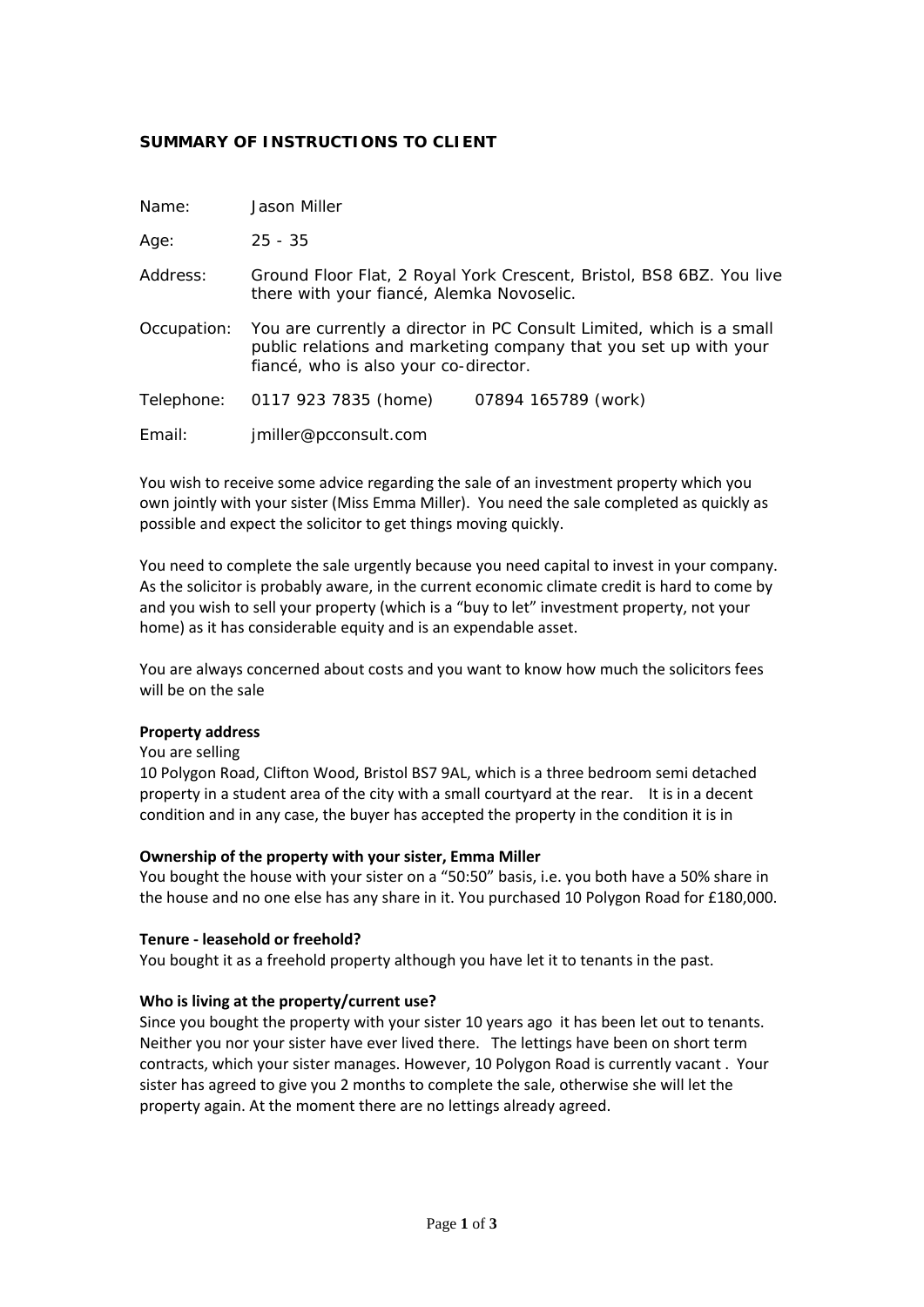The property and the letting of it have been managed entirely by your sister up until now– you just receive 50% of the rental income from 10 Polygon Road. However, you have taken control of the sale as you are the one who really wants to sell it.

## **Date purchased**

You bought 10 Polygon Road ten years ago . You believe it was April or May that year.

## **Estate Agents**

10 Polygon Road was not marketed through estate agents – as a business person you marketed the property yourself through the internet and managed to find a buyer quickly (within a couple of weeks), which you regard as being a little fortunate.

## **Buyer**

The buyer is Mr David Garner of 15 Stoke Road, Bishopston Bristol, BS38 9XL. He has told you he is buying the property to also let it out to tenants. Mr Garner has confirmed to you that he does not have a related sale and is a cash buyer  $-$  i.e. he does not need a mortgage  $$ and will be ready to complete the purchase quickly.

# **Buyer's solicitor**

Mr Garner has instructed Bowen and Bowen of 6 Cardiff Road, Bristol, BS7 2QT.

# **Sale Price**

The agreed sale price is £295,000. You accepted the offer from Mr Garner yesterday (having managed to negotiate him upwards from a first offer of £290,000) after one viewing.

# **Fixtures and Fittings**

You have not considered whether fixtures or fittings are included in the sale price and would need to discuss this with your sister and Mr Garner – at the moment there are beds, carpets and sofas at the property (which are included in your lettings) and all belong to your sister.

## **Existing Mortgages on 10 Polygon Road**

You and your sister bought 10 Polygon Road with the benefit of an interest only, buy to let mortgage from Royal Bank of Scotland plc. The mortgage is in joint names. You can provide the mortgage account number to the solicitor in due course and you will also provide them with any other details they need about the mortgage.

The mortgage was for £150,000, and that amount is still outstanding (being an interest only mortgage) and you appreciate it will have to be paid off when the sale goes through.

You are currently paying £600 per month on the mortgage (divided equally between you and your sister).

## **Alterations to the property**

You and your sister have not carried out any alterations or improvements to 10 Polygon Road

## **Other terms agreed on the sale/proposed date for completion**

There are no other terms agreed, except that the sale will be completed urgently

## **Purchase of another property**